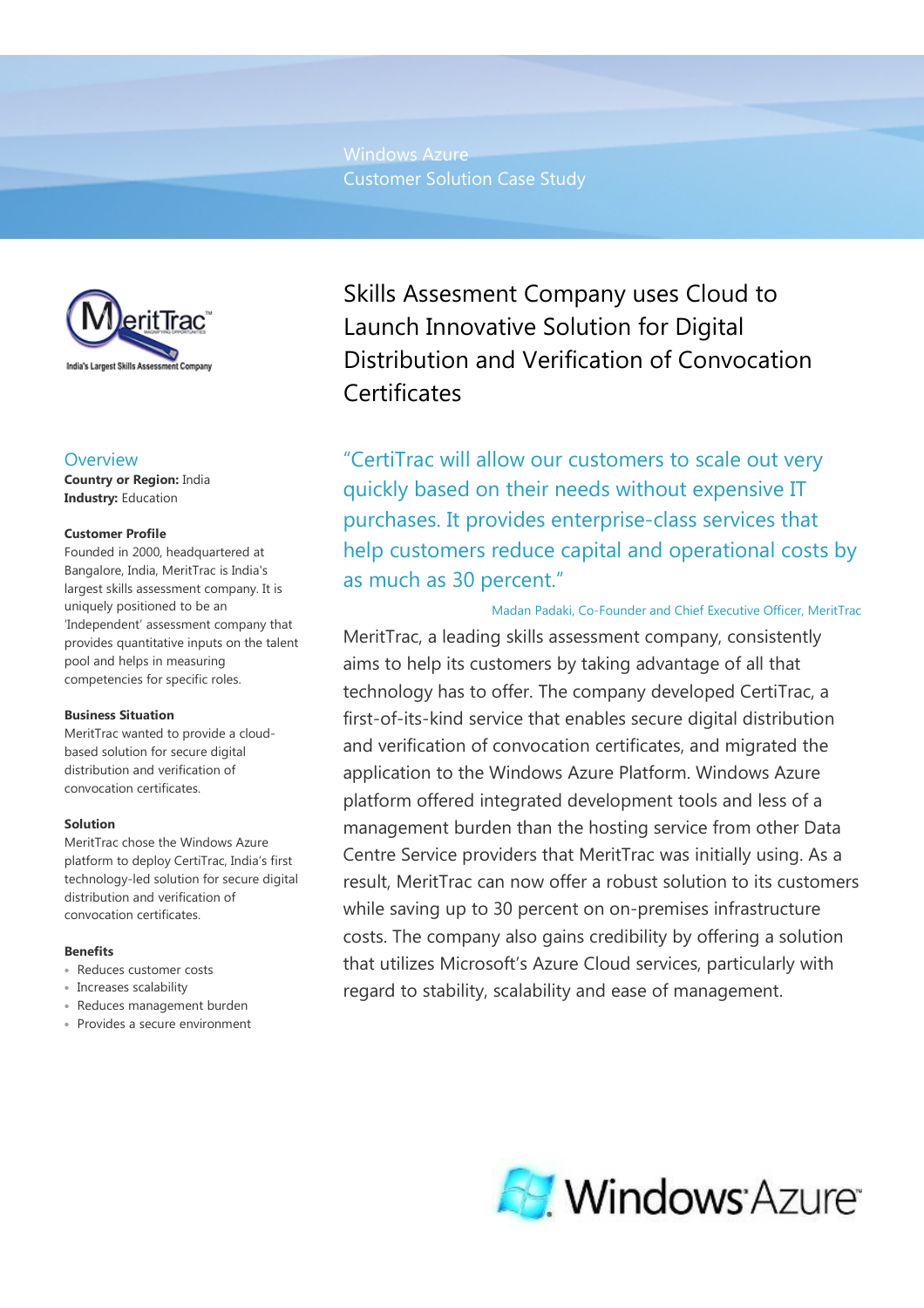"Because Windows Azure is a fully managed cloud platform, our customers would not be saddled with infrastructure management tasks, which would typically prove too costly and time-consuming. Windows Azure gave us a more robust managerial platform."

> Prasanna K, Executive Vice President Operations, MeritTrac

# Situation

MeritTrac is India's largest skills assessment company. It designs and delivers assessments to evaluate knowledge, abilities and skill for corporate, educational institutions, government, and individual customers. Since its inception in 2000, MeritTrac has assessed over 10 million candidates for over 400 clients across industry verticals like BFSI, engineering, FMCG, healthcare, retail, IT, BPO, manufacturing, public sector units and education among others. Headquartered in Bangalore, India, MeritTrac has over 300 fulltime employees and nearly 1000 certified test administrators operating out of offices in all the metros of India.

Over 3 million students graduate every year from the Indian higher education system, ready to either plunge into the job market or pursue further studies. In either case, a degree certificate is required to manifest completion of required minimum qualification.

A research done by MeritTrac on 200 graduates of the 2007 - 2010 batch throws some interesting facts about this process of getting the degree convocation certificate.

- More than 81 percent of the students who have received their degree certificate said that there was a delay in getting their certificate, with 60 percent of them facing a delay of over 6 months.
- About 86 percent students said that they had to do a lot of running around to get their degree certificate.
- Around 23 percent of the students indicated that they faced problems with incorrect information (wrong spelling of names, etc.) in the final certificate that they got.
- A whopping 92 percent respondent expressed their displeasure with the system and felt that that usage of technology will improve the same.

On the other hand, large universities in India that manage a huge pool of graduating students every year were facing a tough time distributing the final convocation degree certificate since they are not collected by all students on a particular day. On top of it, there were rampant practices of fake degree certificates, which hit the headlines every year. As a result, universities constantly struggle to maintain the sanctity of their processes amidst the administrative pressures that they face.

In addition, corporate entities and higher education institutions, often find the process of verification of the certificates submitted by students, to be a timeconsuming and tedious process.

It was in this context that MeritTrac decided to bring out another innovation from its stable; a solution created to digitally distribute degree certificates in a secure, quick and student friendly manner, and offer a quick easy process for verification of the convocation certificates.

# **Solution**

In what would become India's first technology-led solution for secure distribution and verification of digital convocation certificates, MeritTrac created CertiTrac, a first-of-its-kind service that enables university graduates to access their certificate online without having to personally visit either the institution or the university.

When CertiTrac was first launched, it was hosted on servers in a Level-III Data Center. But the challenge of managing the solution was taking a toll on the company. IT administration was a significant overhead. "While the Data Center provides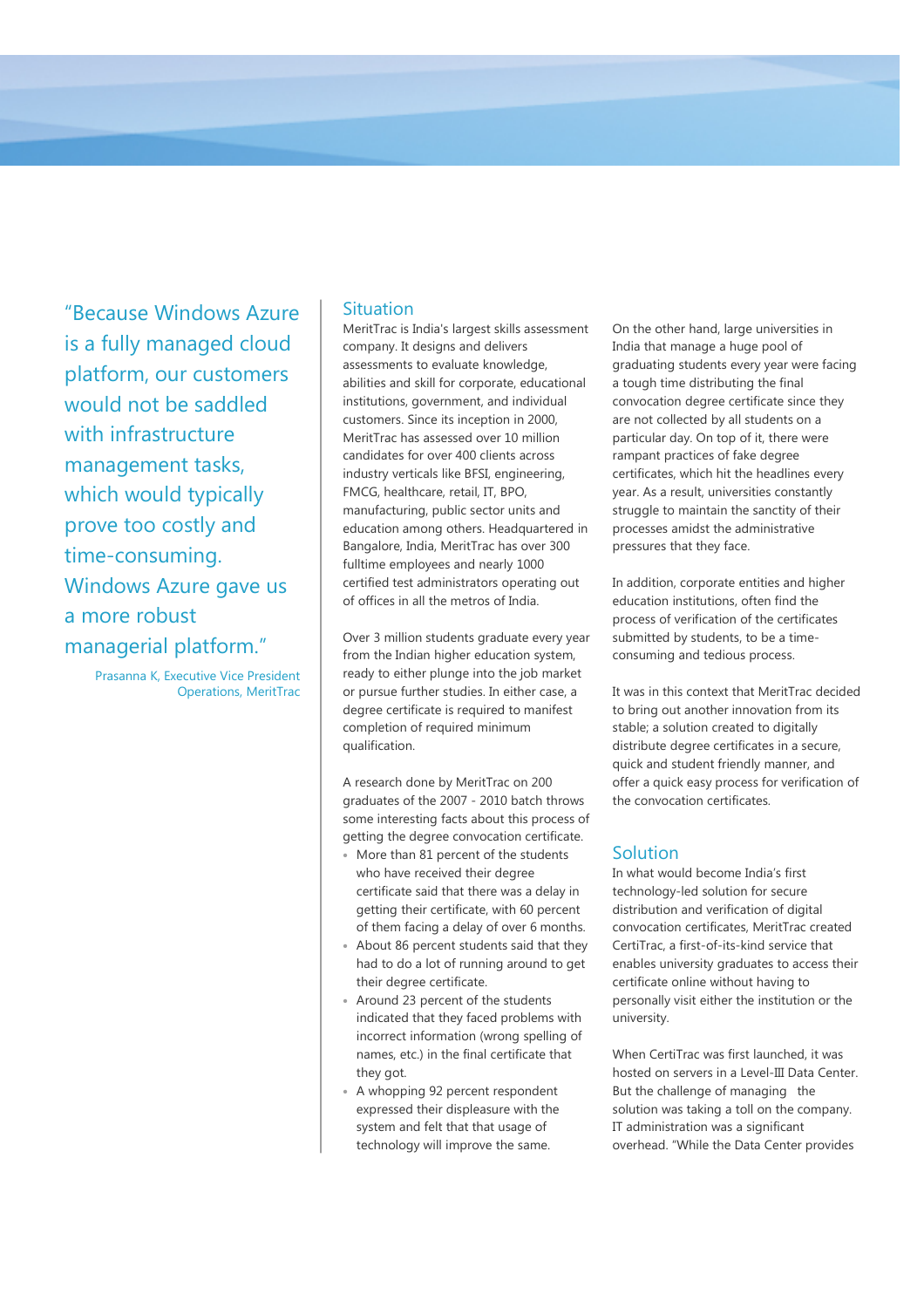infrastructure as a service, it requires us to manage the software environment," explains Gopal Kulkarni, Vice President - Technology Solutions Group, MeritTrac. "With Azure we have significantly reduced the overhead in managing the solution because of the automation capabilities provided by the Windows Azure Platform."

In May 2011, MeritTrac decided to move to the Windows Azure platform, an Internetscale cloud services platform, hosted at Microsoft data centers. The Windows Azure platform includes a cloud services operating system and a set of developer services, which provide the functionality to build applications that span from consumer Web to enterprise scenarios. Windows Azure and SQL Azure are the key components of the Windows Azure platform.

MeritTrac was impressed by how affordably the platform fitted their needs by offering a scalable infrastructure with flexible pricing models to choose from. "Windows Azure provided both a platform and an infrastructure as a service; freeing us from making any investments, and allowing us to focus on our business, rather than on configuring servers, implementing backups, adding instances, and other administrative tasks," says Ashok Rajanna, Manager – Technology Solutions Group, MeritTrac. "It brings familiar ease to cloud computing by making complicated tasks simple across a dynamic environment."

Currently, the move from the Data Center environment to the Windows Azure platform is underway, for a leading University that has already implemented CertiTrac.

Hosted on the cloud, the entire solution is a service offering, which ensures high levels of security, concurrency, and 24 x 7 x 365

availability. As a part of the service offering, MeritTrac would set up a 'Convocation Certificate Cell' at the university premises, to handle all the processing activity. This onsite team would act as a bridge between the students and the university officials, to ensure smooth processing of the student applications. At every stage of the process, the candidate is kept informed of the status of his application via emails and SMSes.

CertiTrac also provides an interface for recruiters to instantly verify the Convocation Certificate of candidates seeking employment.

The solution uses the Windows Azure Compute instances for running the application, Azure storage for storing the images (student photos…), SQL Azure for maintaining relational data of all the students.

Satish G, Senior Manager, Industry Solutions Group, of MeritTrac says, "This unique first-of-its-kind service is another example of technology-based services that helps in improving the administrative processes in universities, eases loads and ultimately benefits the students. We are extremely excited about the platform and its possibilities."

# **Benefits**

CertiTrac on Windows Azure fully satisfies customers' needs for scalability, reliability, and data protection. In addition, both MeritTrac and its customers benefit from a simplified IT infrastructure and reduced costs in many areas.

#### Reduces Customer Costs

The move to Windows Azure will save money for MeritTrac customers. By avoiding expensive infrastructure, they will be able to eliminate the charges associated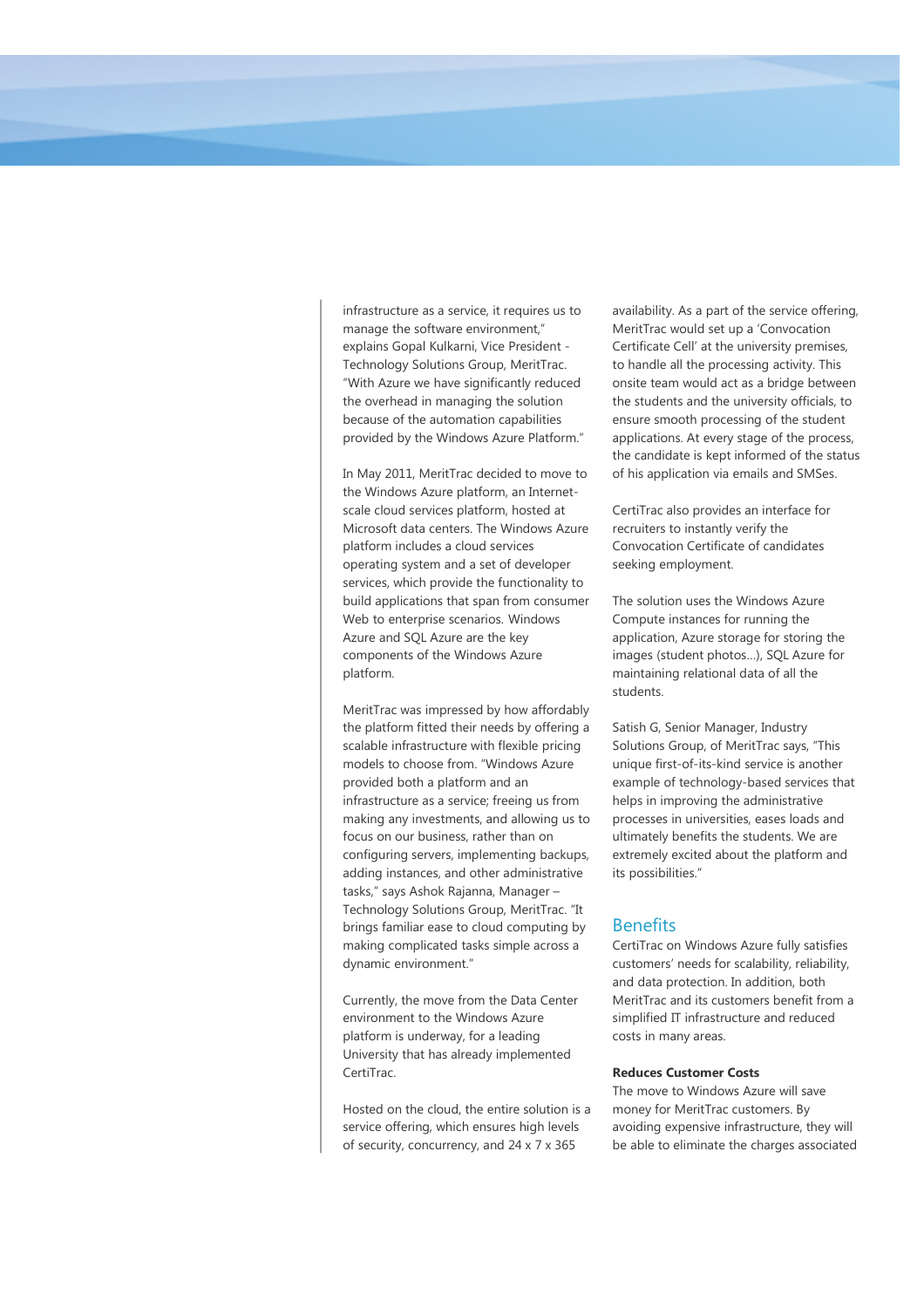with maintaining the physical infrastructure, and realize similar savings by eliminating existing hardware. CertiTrac enables them to deploy directly to the cloud without the initial capital outlay required to set up a local IT infrastructure.

"CertiTrac will allow our customers to scale out very quickly based on their needs without expensive IT purchases," says Madan Padaki, Co-Founder and Chief Executive Officer, MeritTrac. "It provides enterprise-class services that help customers reduce capital and operational costs by as much as 30 percent."

#### Increases Scalability

The application is deployed on the cloud and thereby provides a high level of scalability. It can easily handle very high levels of concurrency and loads, throughout the year. Built around the Service Oriented Architecture, the most contemporary standard for application design, it makes dialogues with heterogeneous systems a cakewalk.

#### Reduces Management Burden

MeritTrac has noticed significant benefits by migrating to the Azure platform. Prasanna K, Executive Vice President - Operations, MeritTrac says, "Because Windows Azure is a fully managed cloud platform, our customers would not be saddled with infrastructure management tasks, which would typically prove too costly and time-consuming. Windows Azure gave us a more robust managerial platform."

#### Provides a Secure Environment

MeritTrac and its customers take comfort in knowing that the solution is hosted in state-of-the-art Microsoft data center, which ensure system availability, protection, backup, and recovery of data according to best practices and service level agreements.

Additionally, with secure layers of access and verifications at every stage built into the platform, CertiTrac provides a secure, scalable way of distributing the digital certificates. The automated process of verification and approval by the University officials at the backend eliminates any possibility of delays.